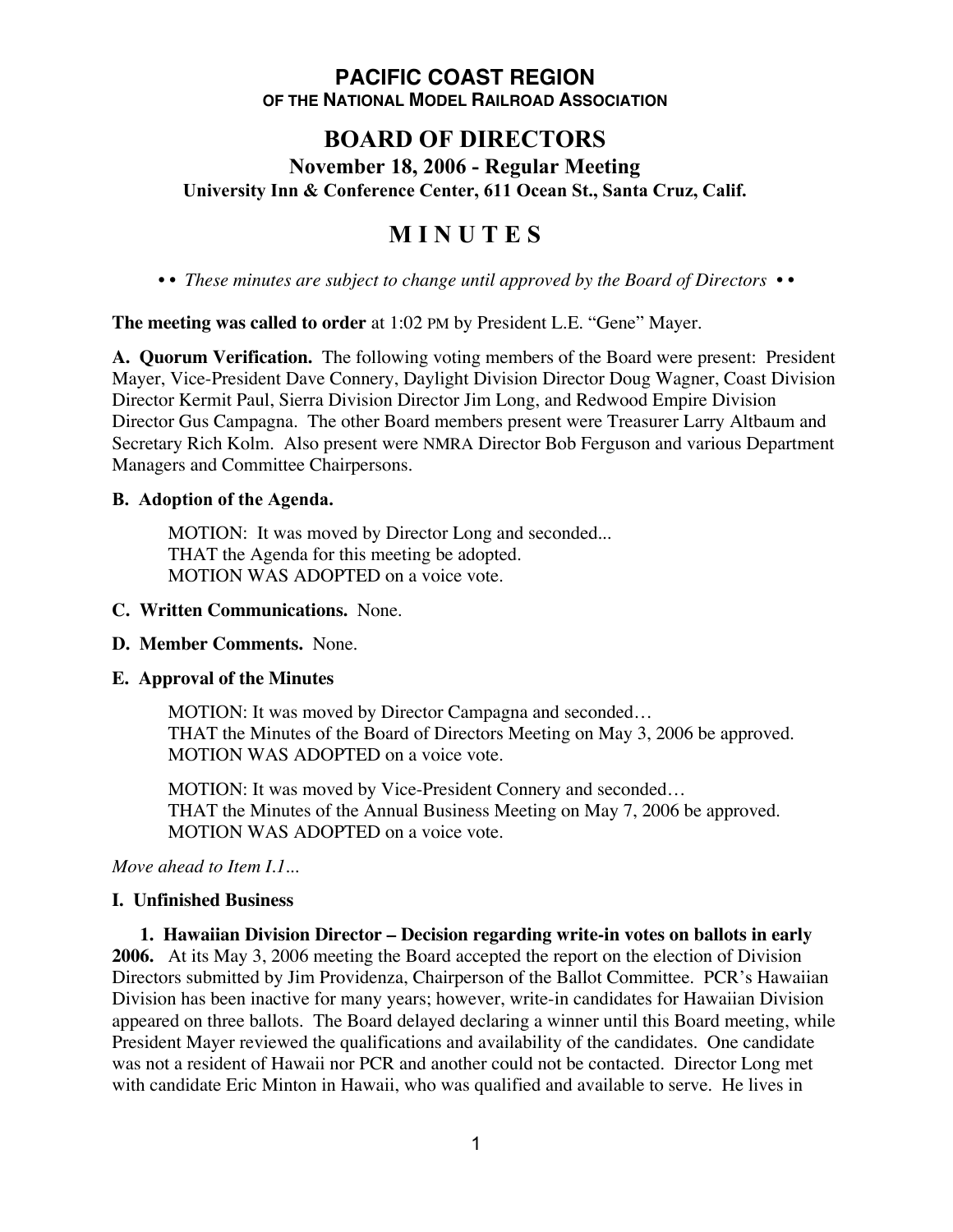Honolulu and wants to revive and encourage Division activities in the islands. President Mayer and Director Long recommended that Eric Minton be declared the winner of the election.

MOTION: It was moved by Director Long and seconded...

THAT the election of Eric Minton as Hawaiian Division Director is approved, and that the ballots from the Hawaiian Division be destroyed.

MOTION WAS ADOPTED on a voice vote.

Director Minton was not present at the meeting, but he immediately assumed office.

*Return to the order of the Agenda...*

#### **F. Officers' Reports**

**1. President Mayer** talked about attending the Regional Advisory Council (RAC) meeting in Philadelphia during the NMRA Convention. He said it was disappointing that only four RAC members (regional presidents) were able to attend, along with several NMRA representatives. They discussed a number of concerns, especially NMRA dues and the amount of the annual dues rebates returned to the regions for NMRA-mandated programs and activities.

**2. Vice-President Connery** referred to his written report. Of particular concern is subsidiary income sources for the long-term funding of PCR. Current sources include sales of merchandise, sales of model railroad equipment from estate bequests to PCR, and rental of PCR equipment to other railroad and model groups. He recommended that the Region develop and manage an endowment fund using the Region's assets to produce greater returns. All of this takes work on the part of members to avoid higher membership fees in the future, which is essential in our volunteer organization.

**3. Treasurer Altbaum** commented about his written report which points out that the finances of the Region are now more stable. His proposed budget will be considered under Item K. He stressed the importance of communicating Region information with all members. Also, he believes the NMRA Board of Directors needs to fix the inequity created by NMRA rebating funds for non-actuarial life members at a level only one quarter that of actuarial life and year-toyear members.

#### **4. Secretary Kolm** had no report.

#### **G. Directors' Reports**

**1. Daylight Division: Director Wagner** summarized his written report. He pointed out that it is next to impossible to get members to volunteer for office and other positions. There is an ongoing recycling of a few members who do volunteer, with some people holding several jobs at the same time. Another problem that Daylight Division has to deal with is its geographic size and spread, from the east side of the San Joaquin Valley to the Pacific coast.

**2. Coast Division: Director Paul** reported that an ad-hoc committee is working on a plan to provide efficient transition for successors to positions in the Division. The concern is that some positions require specialization or involve detailed procedures which must be fully documented so successors can easily come up to speed in an unexpected or normal transition.

**3. Sierra Division: Director Long** reported that the next Division meet will be in January. They are having difficulty finding members willing to run for Superintendent. Most members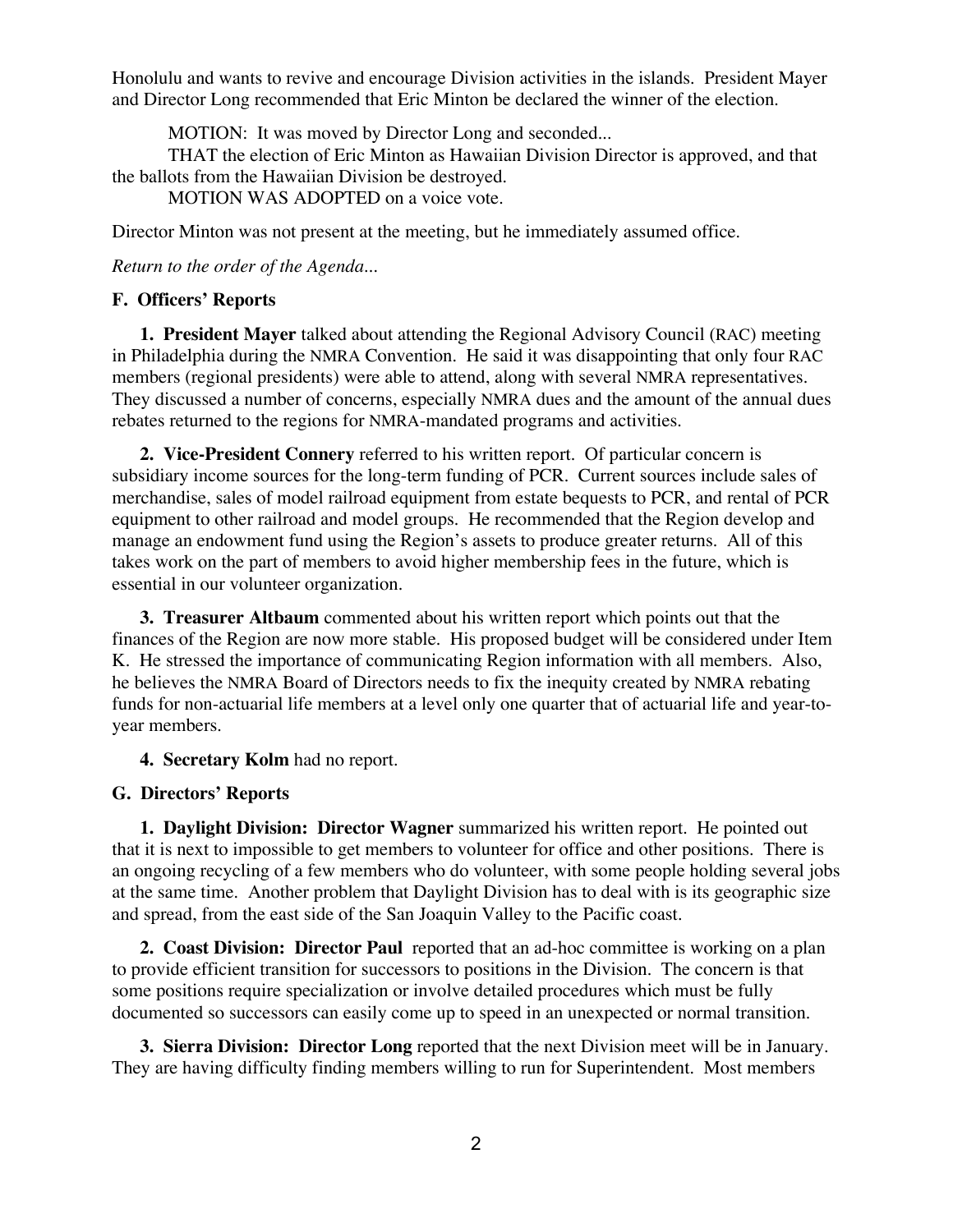will not volunteer for an office or other position. He said former Director Jesse Menefee moved to Alabama and is not doing well. Apparently he's in and out of the VA hospital there.

**4. Redwood Empire Division: Director Campagna** handed out his report which focused on the lack of members willing to volunteer to help run the Division. He hopes that the Region or the national organization can help in recruitment and training of Division staff. PCR's leadership training program in October 2003 was good, but there was no follow-up. He included in his report a copy of his message to the Division in the recent *Callboard* newsletter. The membership wants the Division to continue to function, but they don't want to help fill positions nor take on the jobs that need to be done. It's not clear how to overcome this serious problem.

**5. Hawaiian Division: Director Minton** was not present but submitted an e-mail message.

#### **H. Department Reports**

#### **1. Administration Department**

**• Nominating Committee. Interim Chairperson Bill Kaufman** reported, prior to the meeting, that he was unable to find any candidates for President. He said Pat LaTorres was willing to run for Vice-President. The Board discussed possible candidates, recognizing they need time to consider the question and respond. The ballot will be included in the Jan-Mar 2007 issue of the *Branch Line*, for which the deadline is December 12.

**2. Membership Department. Manager Doug Wagner** handed out his report and described the work he and **Membership Promotion Committee Chairperson Ron Plies** are doing to get started on the problems of membership recruitment and retention. Vice-President Connery pointed out that NMRA literature is focused on what NMRA provides and should put emphasis on the local Division level. It was reported that Dick Witzens produced a great handout for International Railfair explaining model railroading at the local level.

Ron Plies challenged everyone at the Board meeting to go out and bring in one new member. He also requested a testimony from each person reflecting such views as "why am I a member, why am I an officer, why am I still here, and what's in it for me." He asked that the testimonies be sent to him at Ron@RonPliesInsurance.com so he can use them in promotional materials. Other suggestions for membership promotion were discussed, including preparation of PowerPoint slides regarding membership for people to append to their presentations to non-NMRA groups, and supplying membership information to hobby shops.

**3. Publications Department. Manager Gus Campagna** handed out his report and described his effort to provide two pages of Regional news and information to Division newsletter editors as directed by the Board on May 3. Besides the additional workload, he found that some Divisions put out newsletters only "as needed" which creates a logistics problem. In August he discovered that *Branch Line* editor Stephen Johnson had vanished without publishing the Jul-Sep issue. Gus had to quickly put it together. Former editor Bill Kaufman returned to produce the Oct-Dec issue on a short deadline. *See the further discussion under Item I.3 below.*

**4. Convention Department. Manager Dennis Stokely** started with a brief overview of the upcoming conventions, followed by individual reports.

**• 2006 Sacramento, "River City Express." Chairperson Bob Warner's** final report for the convention was submitted at the meeting. After all income and expenses, the net surplus was \$1,039 shared with the Region.

• **2007 Santa Cruz, "Suntan Special." Chairperson Kevin Hurley** summarized the status of arrangements being made. The banquet, included with the registration, will be a round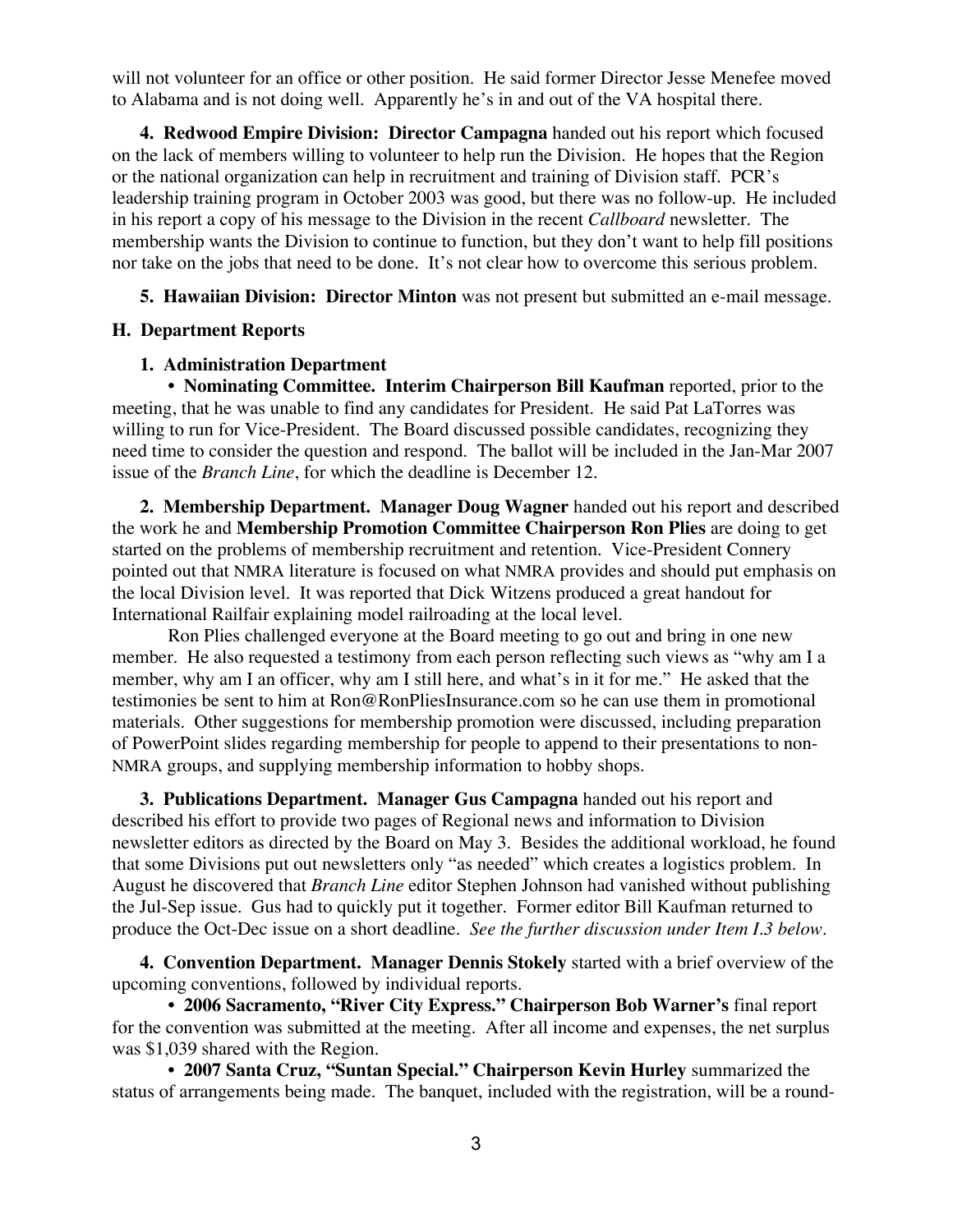trip train ride to Roaring Camp for a barbecue. He said two issues with the University Inn are being worked on: the hours that the coffee shop will be open and the limited parking.

**• 2008 Fresno, "Sierra Memories." Chairperson John Houlihan** summarized the status of planning. The convention hotel is the Ramada Inn, which has two stories without an elevator---he said you have to reserve early to get a first floor room. The committee will meet in February to establish a convention budget. Doug Wagner is the treasurer and registrar.

He is asking members to donate past convention cars, especially early ones, for display during the Convention. He said he may auction them off.

**• 2009 (Coast Division).** Dennis Stokely said he is having difficulty recruiting a Convention Chairperson from Coast Division for 2009, but is still working on it.

The Board discussed the setup of accounts and format of the final report for a convention. They are different for each year's convention. It was recommended that a standard format be included in the Convention Handbook. Dennis Stokely said he will set up a standard.

**5. Contest Department. Manager Bill Scott** commented on the status of contests. There was discussion about a "show and tell" type program as done in Coast Division. Pat LaTorres said the 2007 Convention will have a model contest "judged by your peers."

**6. Achievement Program Department.** Not present, no report.

**7. Non-Rail Activities Department. Manager Mary Moore-Campagna** said funding for the non-rail program at the 2007 Convention in Santa Cruz is very limited. She will be asking for help looking for alternative funding sources. Also, she would like feedback on the opportunities for non-rail activities in the Santa Cruz area.

#### **I. Unfinished Business**

**3. Further discussion of NMRA dues allocations and regional communications.** At its May 3, 2006 meeting the Board adopted two motions:

*"That the Publications Department provide two pages of Regional news and information to each Division newsletter editor four times per year and ask each editor to publish it with the Division newsletters."*

*"That PCR provide funds to each Division in an amount equal to 50 percent of the dues rebate that PCR receives from NMRA for members within the Division each year, with the stipulation that two pages of regional news and information be published and distributed to all members in the Division three times per year, not including the first calendar quarter, such regional content to be furnished by the PCR Publications Department."*

In the Board's further discussion, it was pointed out that the important issue is how to get Regional news and information to all members three times a year (in addition to the Jan-Mar issue of the *Branch Line* which goes to all members).

Director Campagna recommended that the requirement for publication of regional material be dropped for a Division to receive funds from PCR's annual NMRA dues rebate. He said there are not enough volunteers available for the additional work required.

It was also pointed out that communications with members is not an NMRA-mandated program so the stipulation in the second May 3 motion is not appropriate. [*Secretary's note: NMRA Regulations simply require that the Region transfer to each active Division an amount from the Region's annual NMRA dues rebate to cover Division administration of NMRAmandated programs and activities---NMRA Regulations Article IV, Section 4.E*].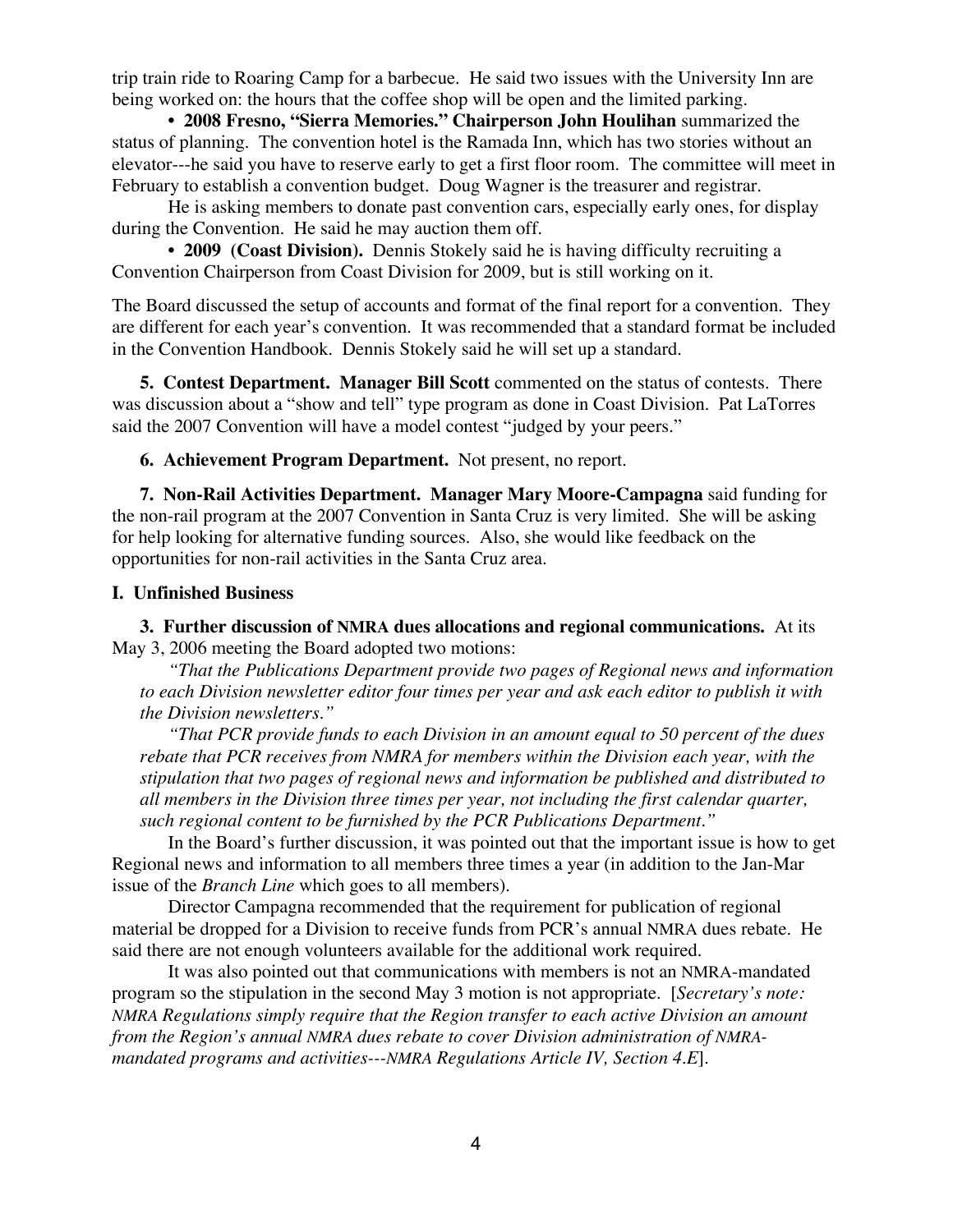IT WAS MOVED by Director Long and seconded...

THAT the second motion passed on May 3, 2006 be amended by deleting the words beginning "...with the stipulation that..." so that the motion now reads...

THAT PCR provide funds to each Division in an amount equal to 50 percent of the dues rebate that PCR receives from NMRA for members within the Division each year.

MOTION WAS ADOPTED on a voice vote.

The first motion from May 3, 2006 regarding publication of Regional news and information in the Division newsletters remains in effect.

### **J. New Business**

**1. Layout Design and Operations SIGs Meeting at Santa Clara, Feb. 10-11, 2007.** Each year, the organizers of the Layout Design and Operations SIGs Meeting at Santa Clara request that PCR be a joint sponsor. President Mayer recommended approval.

MOTION: It was moved by Vice-President Connery and seconded...

THAT: The Pacific Coast Region co-sponsor the Layout Design and Operations SIGs Meeting at Santa Clara, February 10-11, 2007.

MOTION WAS ADOPTED on a voice vote.

**2. NMRA 2011 Convention at Sacramento.** NMRA awarded the convention to Sacramento. In mid-November, Ray deBlieck sent an e-mail to President Mayer and Vice-President Connery outlining his plan for the convention and requesting PCR's endorsement (see Attachment A). He proposed that sponsorship be a consortium of SIGs (special interest groups) and the PCR. Ray will be the General Chairman and PCR Liaison, at least for the time being. The core convention committee will be organized in the spring of 2007.

MOTION: It was moved by Director Paul and seconded...

THAT the PCR endorses in principal the plan with regard to the NMRA 2011 Convention outlined by Ray deBlieck in his e-mail to President Mayer and Vice-President Connery on November 14, 2006.

MOTION WAS ADOPTED on a voice vote.

**K. Budget for FY 2007. Treasurer Altbaum** summarized his proposed Budget for FY 2007 saying that it is "straight forward." (Also see his comments under Item F.3.)

MOTION: It was moved by Director Long and seconded... THAT the Budget for FY 2007 proposed by Treasurer Altbaum be approved. MOTION WAS ADOPTED on a voice vote.

**L. Announcements.** The next Board of Directors meeting will be at 1:00 PM on Wednesday, May 2, 2007 at the University Inn in Santa Cruz, during the PCR Convention.

**M. Adjournment.** The meeting was adjourned at 4:57 PM.

Respectfully submitted,

Kolm

Rich Kolm, PCR Secretary

**Attachments**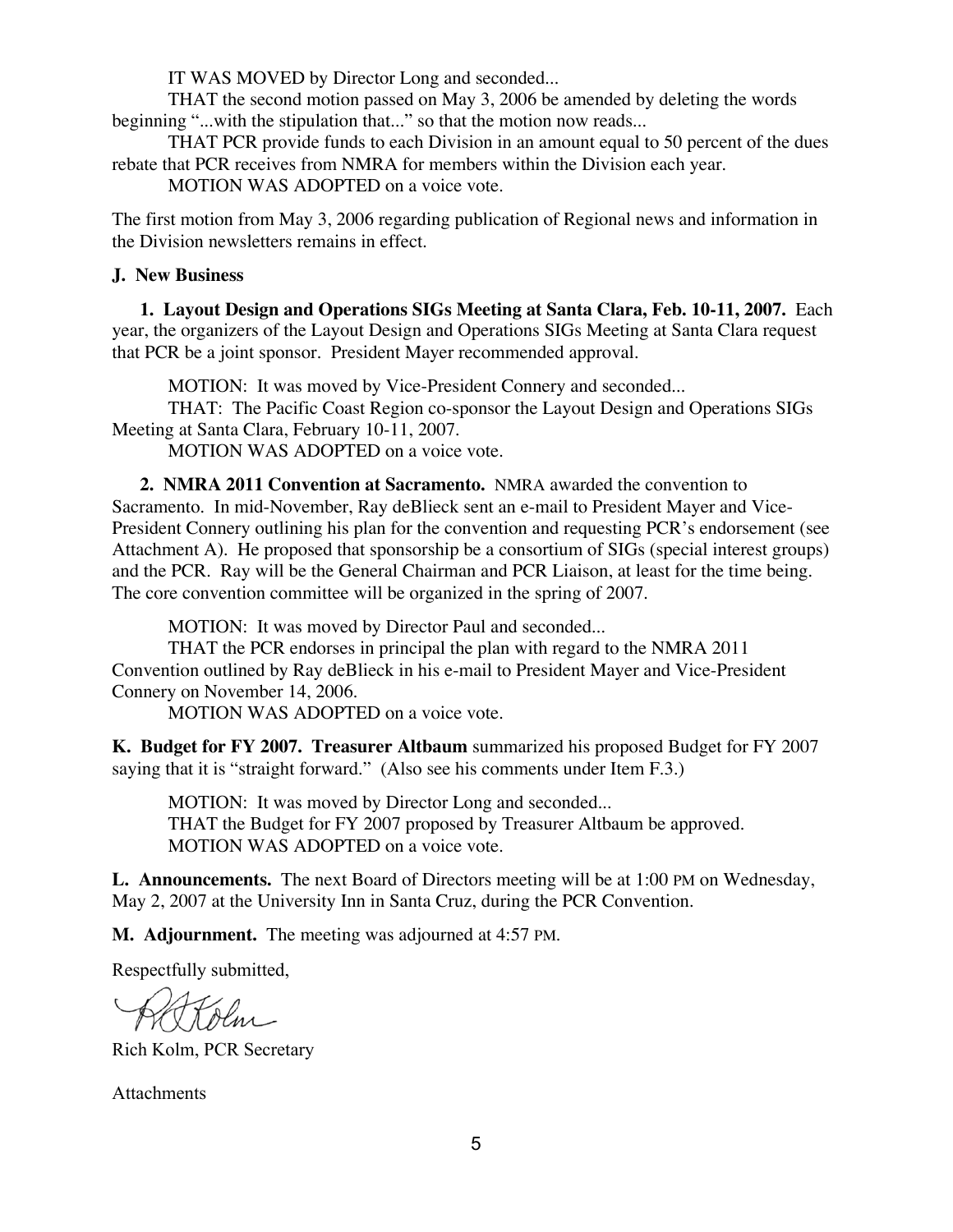ATTACHMENT A Minutes, Board of Directors Meeting, Nov. 18, 2006

**From:** RaydBCS@aol.com **Date:** November 14, 2006 3:41:55 PM PST **To:** GENEFWRR@aol.com, DEConnery@aol.com **Cc:** IronhorseK@comcast.net, emerbaum@msn.com **Subject: 2011 NMRA Convention**

Gene and Dave,

I wrote a while back regarding the 2011 convention and never heard back.

 Since the beginning of discussions on 2011 within NMRA, I have said I wanted to put together a consortium of SIG groups to serve as the host. I would still like to see that goal realized and am ready to actively work on the formal organization of a host committee, which, at least for the time being, I will chair.

 As for PCR's place in that, I am not sure. Ideally, I would like to see the entire program run by the SIG groups, but I have doubts that it will be possible for the SIGs to fill all roles, especially the onsite volunteers that will be required. Additionally, I am sure I will want to fill some positions from amongst the experienced pool of PCR members. However, it will probably be another two years or more before we have a feel for all needs.

 As for finances and surplus splits, those rules have changed. The potential for a host committee to realize surplus in the tens of thousands no longer exists. I foresee very little issue with dividing what is available between the host and PCR.

 I am asking that for now PCR endorse the plan as I have outlined it above and we can work out the details (including money issues) down the road. The core committee will have to be organized by sometime in the spring of next year.

 One warning. NMRA will ask PCR to voluntarily sign an agreement that will include among other items, promises as to when PCR can or cannot hold a convention that year. I caution against signing that agreement right away. We need to have all the other SIG/Host terms worked out first. The convention has already been awarded to Sacramento and was done so with only my personal word on a host committee. I strongly recommend that for the time being, PCR not agree to anything that includes the placing of limits on PCR programs or events.

 While the plan is for SIGs to take the lead, since PCR will undoubtedly be involved, I am asking that PCR endorse this plan. I am assuming a simple motion to endorse this concept will satisfy everyone. If not, let me know.

 I will not be able to attend the PCR board meeting as I will be at my niece's wedding in Santa Rosa. The wedding is at 4 PM, and I will be available by phone earlier in the day if there are any questions. My cell is 510-693-7788.

Ray